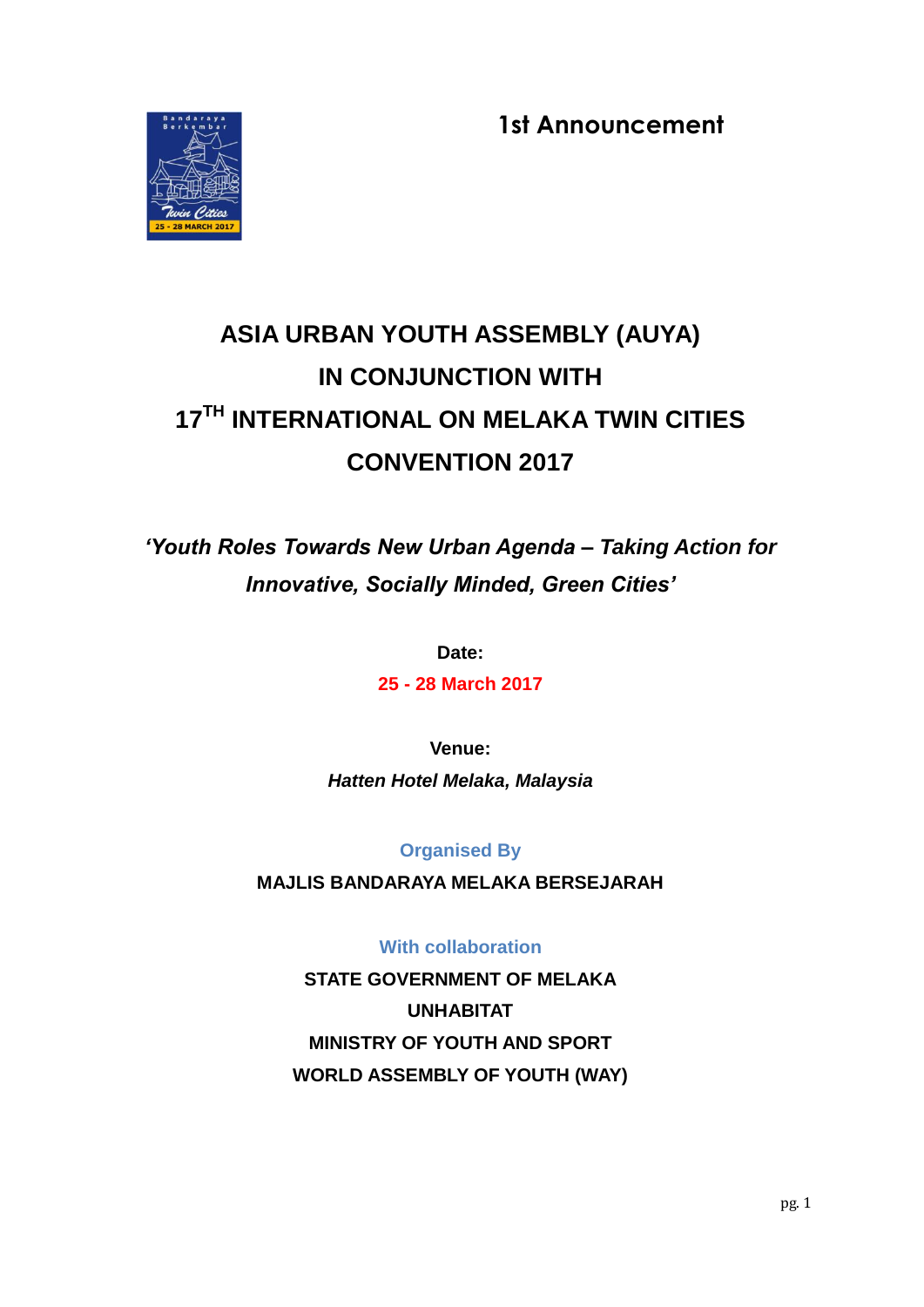### **AT A GLANCE**

The Melaka Historic City has established a twinning relationship and cooperation with various cities since 1984, namely with the Lisbon, Portugal (1984); Kuala Lumpur, Malaysia (1989); Valparaiso, Chile (1991); Nanjing and Jiangsu Province, China (2001); Changsha, China (2004); Sawah Lunto, Indonesia (2004); Padang Panjang, Indonesia (2004).

The Twin Cities Convention is a platform to revitalize meeting for Melaka with Twinning Cities, Friendship Cities, partners and others in our continuous efforts towards strengthening an existing relationship and partnership, and moving forward for innovative twinning in various aspects of mutual interest and benefits. The Twin Cities programme initiated the Convention on April 2001, with the aim to build sustainable cities together.

Experiences from abroad have provided some indicative guidelines on how to plan, conduct and manage twinning programmes. The International Convention on Melaka Twin Cities is a platform to gain knowledge, learn and emulate from the successful foreign experiences in city twinning, whilst adapting the programme to suit the local norms, values and culture.

The Asia Urban Youth Assembly ( AUYA ) provides young people in Asia with the opportunity to discuss and deliberate on important issues, in order for them to make relevant contributions to the New Urban Agenda of United Nations Sustainable Development Goals ( UN SDG ).

The Assembly is not only informative but also maintains its status as the premier urban youth platform for deliberating on urban youth issues.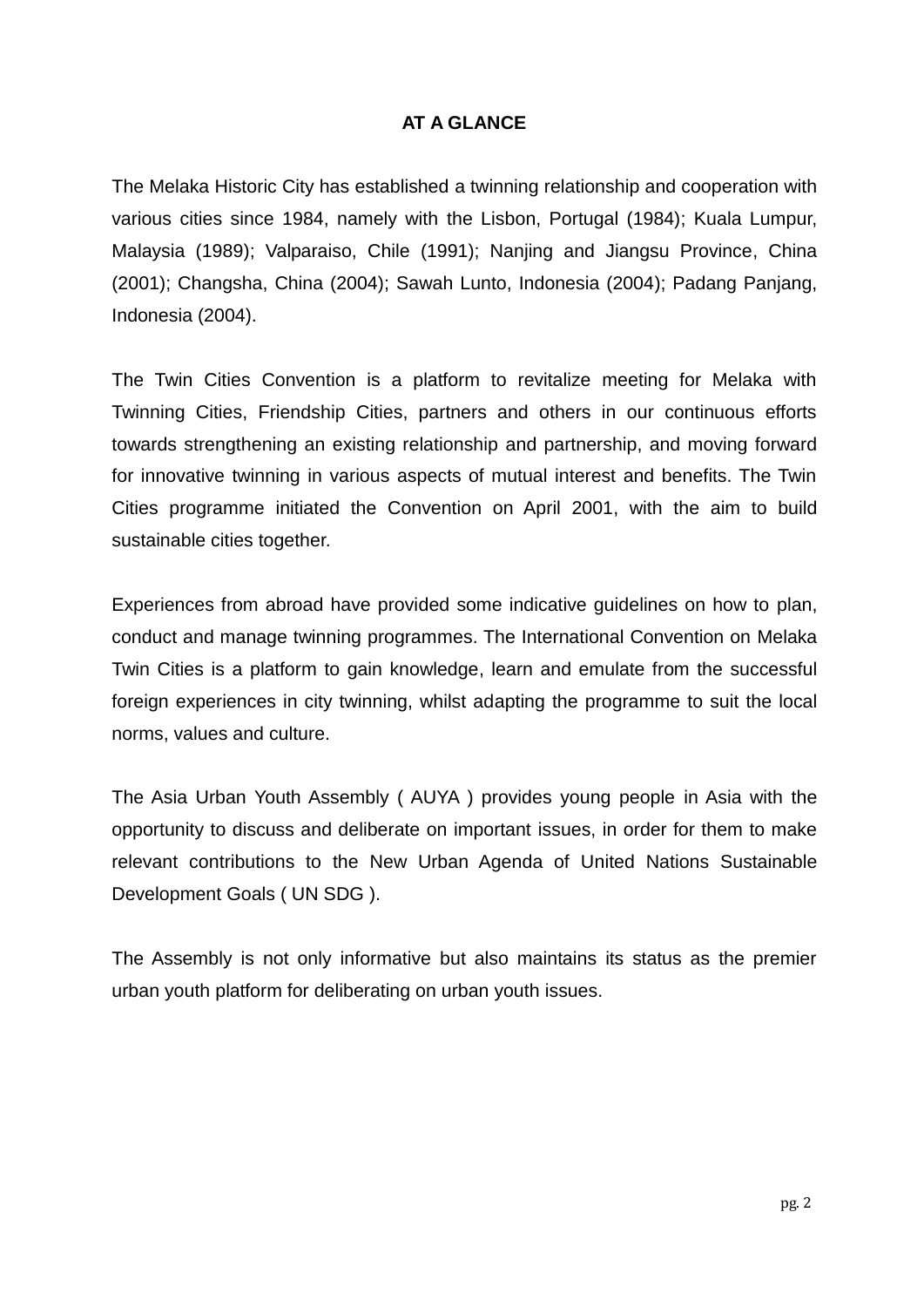#### **INTRODUCTION**

Melaka Historic City Council will be organising the Asia Urban Youth Assembly (AUYA) in conjunction with the  $17<sup>th</sup>$  International Convention of Melaka Twin Cities 2017 in collaboration with the State Government of Melaka, Ministry of Youth and Sports, UNHabitat, Melaka Histroric City Council and UN-Youth. This international convention will be held from  $25^{th} - 28^{th}$  March 2017 at the Hatten Hotel in Melaka, Malaysia.

The theme of the convention, *"Youth Roles Towards New Urban Agenda – Taking Action for Innovative, Socially Minded, Green Cities"* contribute to sustainable development that encourages innovation and healthy cities.

AUYA aims to provide a platform for young people to share experiences and knowledge, showcase solutions and initiatives, as well as develop partnerships in order to make cities and human settlements more equitable, inclusive, safe, resilient, and sustainable.

The event intents to change the perception of the role of young people in shaping sustainable urban development, and to explore opportunities for them to play meaningful roles in the implementation, follow up, and review of the New Urban Agenda.

#### **OBJECTIVES**

- 1. Provide a platform for youth in Asia to share knowledge and solutions, and to make commitments toward the implementation of the New Urban Agenda.
- 2. Provide a space for establishment of partnerships across generations and stakeholders toward the achievment of the sustainable urban development.
- 3. Promote the role of young people in shaping sustainable human settlement, and create awareness on the importance of their meaningful engagement and contribution to just, equitable, and sustainable cities and human settlement.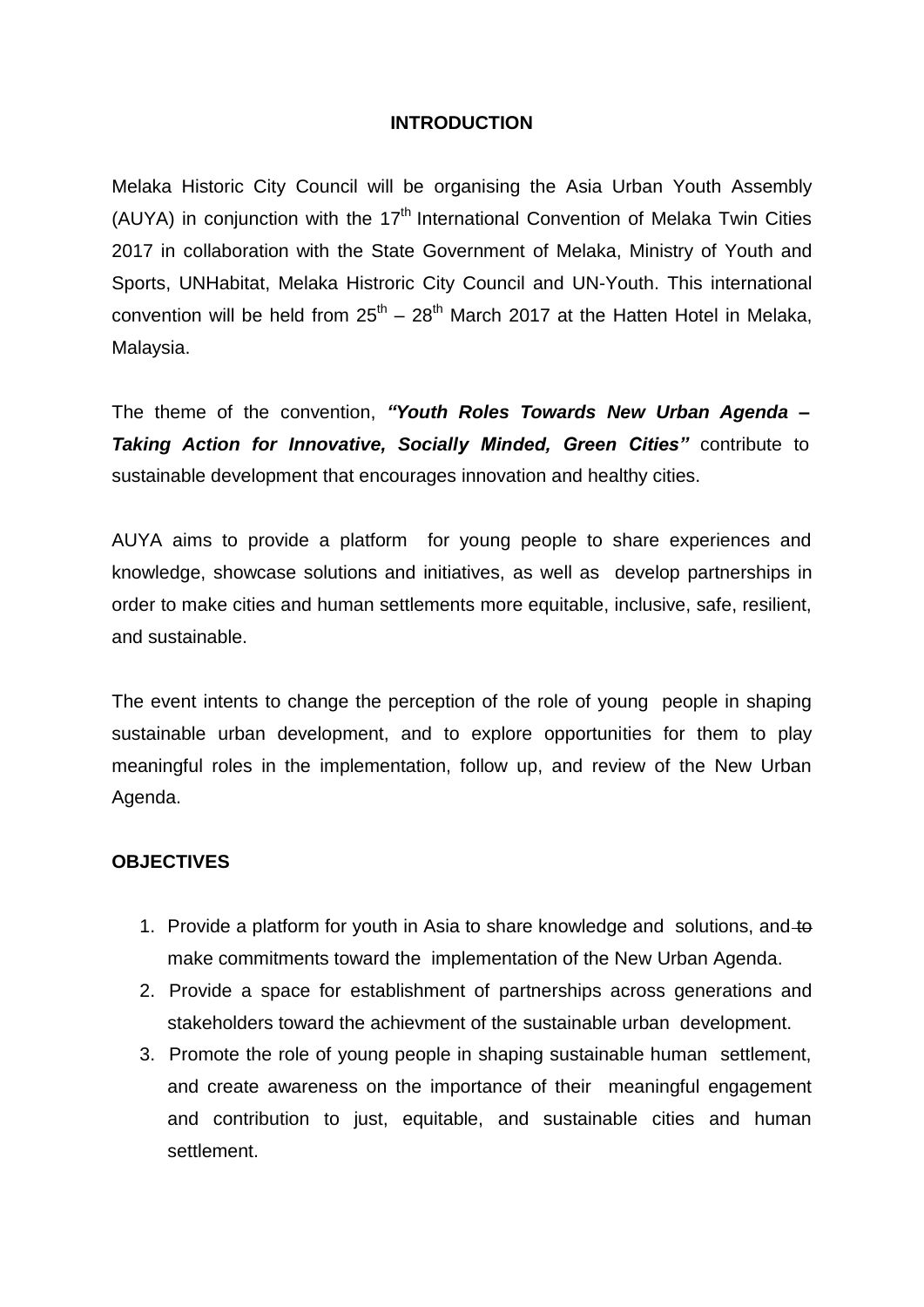# **CONVENTION FEES**

### **HOW TO REGISTER:**

#### **Online registration**

All registrations for Asia Urban Youth Assembly (AUYA) must be submitted via online registration form.

#### **Group registration**

Group registration is only applicable to the registration of five people or more.

# **MAIN SECRETARIAT AUYA 2017**

Majlis Bandaraya Melaka Bersejarah, Graha Makmur, Jalan Tun Abdul Razak Ayer Keroh, Hang Tuah Jaya, 75450 Melaka, Malaysia

- Websites : [http://www.mbmb.gov.my](http://www.mbmb.gov.my/)
- $\bullet$  Closing Date : 15<sup>th</sup> March 2017

|          | <b>Register</b>                                                                     |
|----------|-------------------------------------------------------------------------------------|
| 1 person | RM250.00 (Malaysian Participant)                                                    |
|          | (Foreign Participant)<br>USD50                                                      |
|          | 5 persons plus   For every 5 persons in a group that confirmed their participation, |
| 1 free   | the $6th$ person is free                                                            |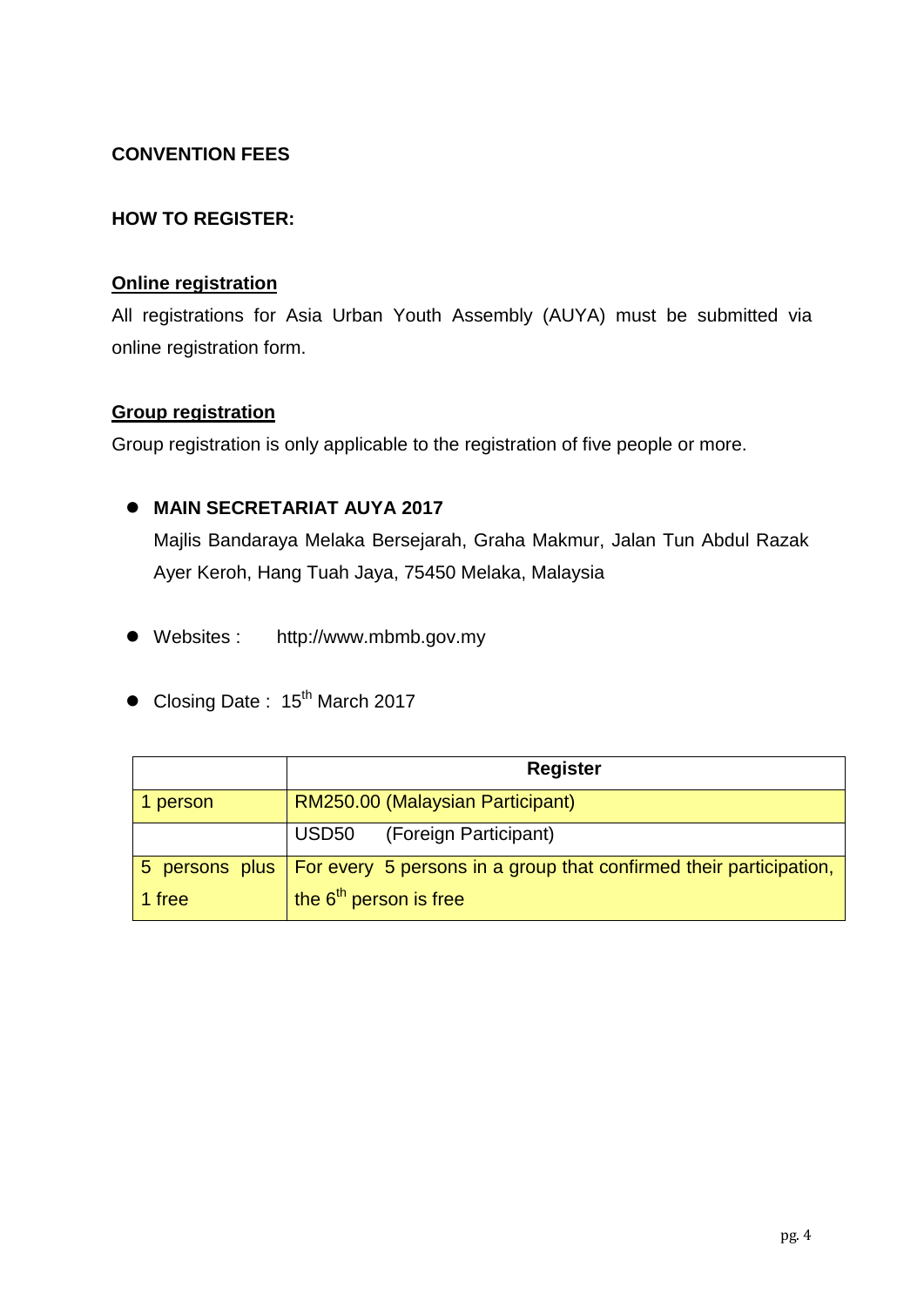# **WHO SHOULD ATTEND**

- Government Authorities, Ministries, City Councils & Local Governments Director Generals, Secretary Generals, Mayor, Heads of Unit, officer of :
	- $\checkmark$  Urban Planning & Development
	- $\checkmark$  Project Management
	- Construction /Public Works
	- $\checkmark$  Transportation
	- $\checkmark$  Estate Management
	- $\checkmark$  City Management
- Engineering & Contruction Firms, Consultations, Contractors & Builders

Chairman, Presidents, CEOs, MDs, VPs, Directors, GMs, Principals, Partners and Head of:

- $\checkmark$  Civil Engineering
- $\checkmark$  Transportation Infrastructure
- $\checkmark$  Projects
- $\checkmark$  Environmental Engineering
- $\checkmark$  Business Development

# ▶ Architecture Firms

MDs, Principals, Directors, Designers, Chiefs, Heads of:

- $\checkmark$  Urban Planning
- $\checkmark$  Architectural & Design
- $\checkmark$  Sustainability
- $\checkmark$  Green Buildings

#### $\triangleright$  Property Developers

Chairman, Presidents, CEOs, MDs, Directors, GMs and Heads of:

- $\checkmark$  Real Estate
- $\checkmark$  Projects
- $\checkmark$  Engineering, Housing & Human Settlements
- Local & International NGOs, Academics ,Professionals and individuals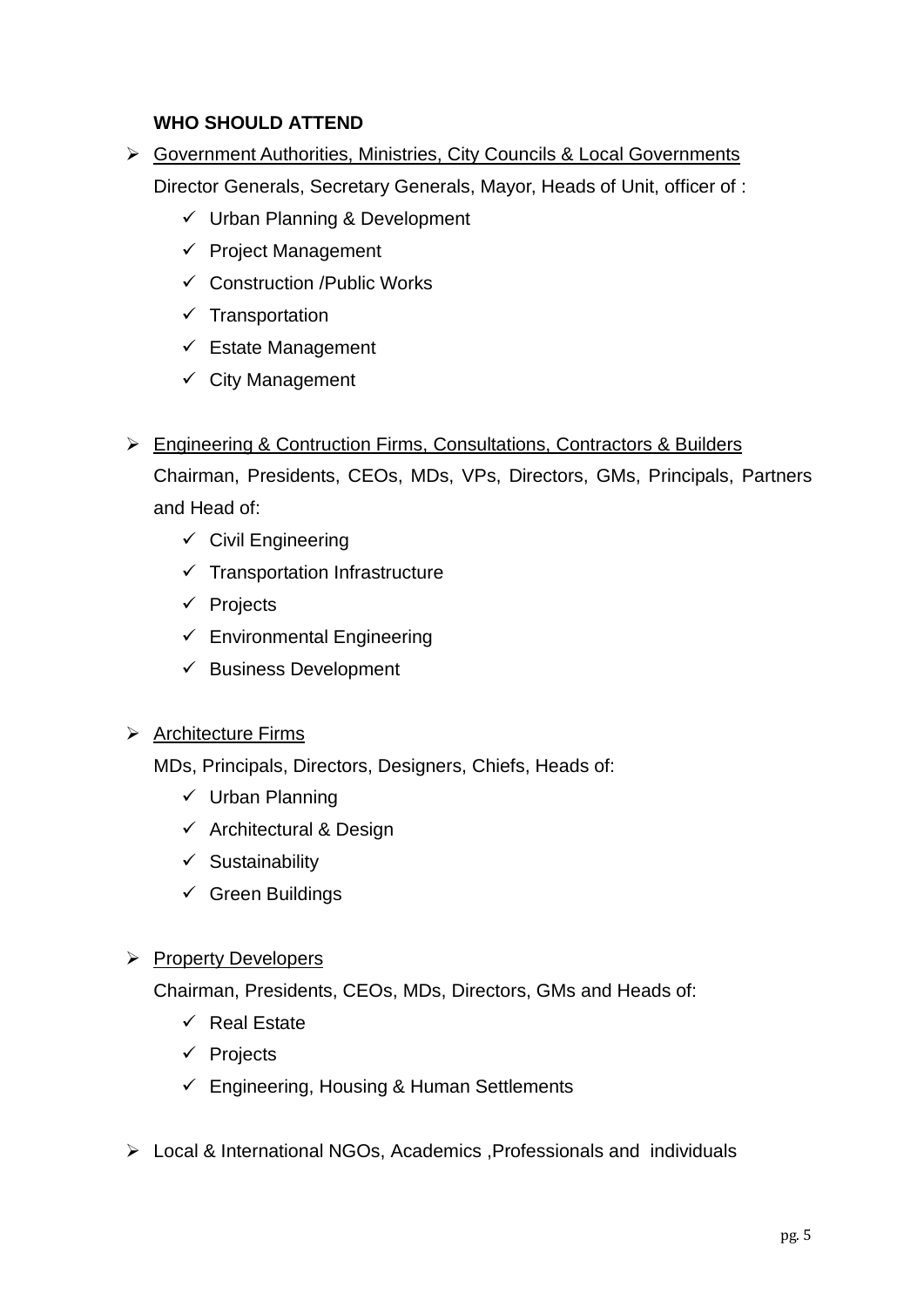# **HIGHLIGHTS**

#### **1) PROGRAMME NIGHTRIDER & EARTH HOUR CITY CHALLENGE**

Date : 25 March 2017 (Saturday) Time : 7.30pm Place : Proclamation Of Independence Memorial

- *Bicycle and Night Reflective Vest to be provided (for partifipants AUYA only)*
- *VVIPs to flag off*

# **2) HERITAGE CITY TOUR**

- Date : 27 March 2017 (Monday)
- Time : 6.00 pm 8.00 pm
- Place : Heritage Trail to:
	- Melaka River Cruise
	- Menara Taming Sari